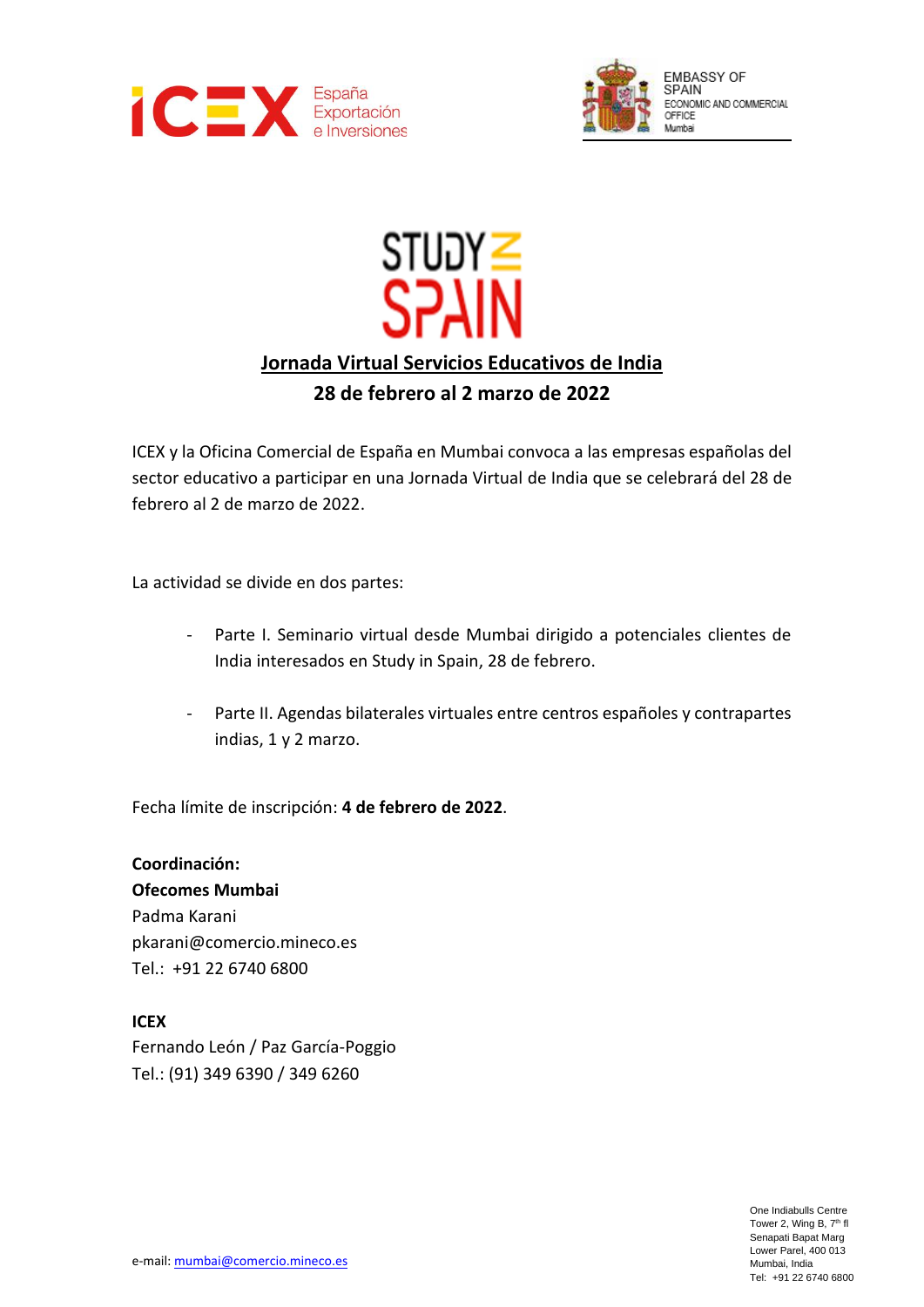



# **Parte I: Webminario**

## **Graduate and postgraduate programs in Spain Opportunities for Indian students**

DATE: Monday, 28<sup>th</sup> February 2022

Are you interested in completing your Graduate or Post Graduate studies at a prestigious university in Europe? If so, you should consider attending this Virtual Seminar.

The Spanish university system is one of the best in the EU. It has more than 84 public and private universities all over the country, 4 Spanish universities among the 10 best in the world according to the ranking by disciplines of Shanghai (GRAS). Moreover, you will obtain a Graduate/Postgraduate certification that is legally valid in the entire European Union, as all its countries follow similar standards.

Our experts will give you an insight into Studying in Spain in the post-pandemic world.

| <b>PROGRAMME</b> |                                                                                                                                                                                                                                                                       |
|------------------|-----------------------------------------------------------------------------------------------------------------------------------------------------------------------------------------------------------------------------------------------------------------------|
| 15:00 15:05      | Registration                                                                                                                                                                                                                                                          |
| $15:05 - 15:10$  | Spain: your destination in Europe<br>Mrs Vanesa Álvarez<br>Economic & Commercial Counsellor - Economic & Commercial Office of Spain in<br>Mumbai                                                                                                                      |
| 15:10-15:30      | The Spanish Education System<br>SEPIE (To be confirmed)                                                                                                                                                                                                               |
| 15:30-16:00      | Graduate and postgraduate courses in Spain<br>Panel Discussion with the Spanish Universities/Business Schools/Language<br>Schools participating in the delegation.<br>Moderator - Ms Padma Karani<br>Market Analyst - Economic & Commercial Office of Spain in Mumbai |
| 16:00-16:15      | How can I obtain a visa? What other formalities will I have to fulfill?<br>Head of the Consular Section - Embassy of Spain in India (To be confirmed)                                                                                                                 |
| 16:15-16:25      | What experiences can I expect from my stay in Spain?<br>Indian Student who has formerly studied in Spain (To be confirmed)                                                                                                                                            |
| 16:25-16:40      | Q & A                                                                                                                                                                                                                                                                 |

One Indiabulls Centre Tower 2, Wing B, 7<sup>th</sup> fl Senapati Bapat Marg Lower Parel, 400 013 Mumbai, India Tel: +91 22 6740 6800